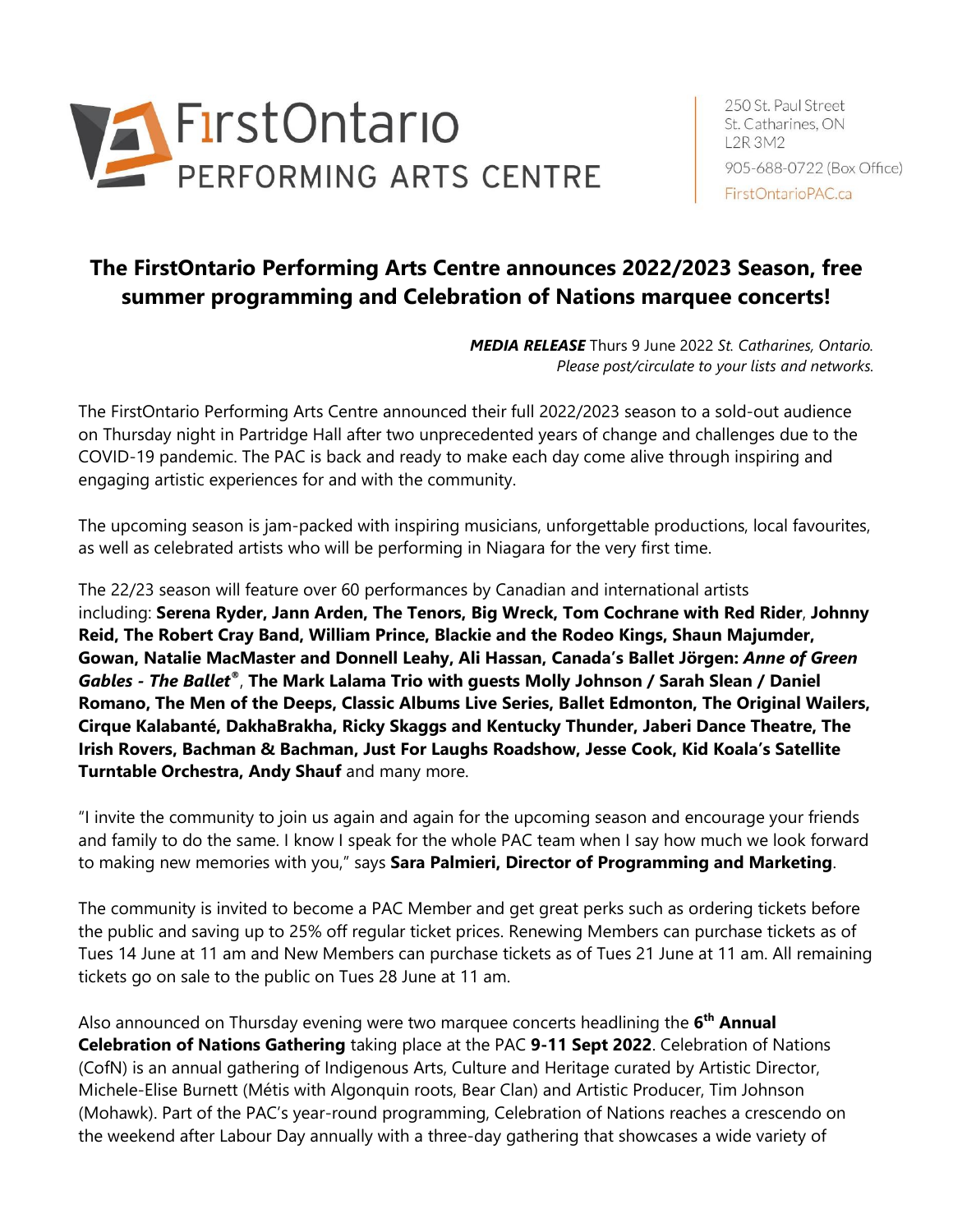Indigenous arts, artists, and leaders ranging from traditional and contemporary music and dance, visual arts to film screenings, creative workshops, eye-opening teachings, and hands-on activities.

Kicking off the gathering on **Fri 9 Sept 2022** will be a brand-new concert experience *First Ladies of* **Jazz**  produced by CofN Artistic Producer, Tim Johnson in partnership with the TD Niagara Jazz Festival. The concert will feature a stellar cast of musicians and will highlight the music of jazz greats Mildred Bailey, Billie Holiday, and Ella Fitzgerald. On **Sat 10 Sept 2022** the legendary **Buffy Sainte-Marie** will headline a concert in Partridge Hall. Sainte-Marie was part of the inaugural CofN in 2017. Her performance in September is just one week prior to an event at the National Arts Centre in Ottawa celebrating and recognizing her decades of work, artistry and advocacy.

As the community leans into the summer, the PAC created a **free outdoor concert and film series** which kicks off on Sat 9 July and runs every Saturday through to the end of August. Celebrated and awardwinning musicians will perform from 5-7pm out front of the PAC on St. Paul Street and a selection of music documentaries, classic and family-fun films will be screened under the stars in the Mann Raceway Plaza (the backyard of the PAC). This is a moment for the community to come back downtown to celebrate and be together for shared arts experiences and to support local businesses.

"Now is finally the time for reconnection, and the FirstOntario Performing Arts Centre is ready and waiting for you," says **CEO, Colleen A. Smith**. "We can't wait for you to find your way back, friends. Welcome home."

For a full listing of events and details, visit [www.firstontariopac.ca](http://www.firstontariopac.ca/)

To order a 22/23 membership, purchase season tickets and donate to the PAC to support free summer programming, visit [www.firstontariopac.ca,](http://www.firstontariopac.ca/) call the Box Office at 905-688-0722 or visit in person at 250 St. Paul Street, downtown St. Catharines.

FACEBOOK/INSTAGRAM/TWITTER: @firstontpac [FirstOntario Performing Arts Centre 22/23 Season](https://issuu.com/firstontpac/docs/jrh-22-23-program-may11) – Digital Program

To arrange media interviews, please contact Jeff Hardy, Marketing and Communications Manager at [jhardy@firstontariopac.ca](mailto:jhardy@firstontariopac.ca?subject=Email%20Inquiry)

The FirstOntario Performing Arts Centre acknowledges the Department of Canadian Heritage, the Canada Council for the Arts, the Ontario Arts Council, the City of St. Catharines, our long-time partnership with Brock University and our donors, sponsors and members for their ongoing support.

22/23 Season sponsors include FirstOntario Credit Union, CAA Niagara, DJB Human Resources Advisory, Allstate Insurance, Critelli's Furniture, PetValu Vansickle and PetValu on the Lane. The 2022 edition of Celebration of Nations is sponsored by Brock University.

The FirstOntario Performing Arts Centre is located downtown St. Catharines, Ontario on the shared traditional lands of the Haudenosaunee, Anishinaabe, Mississaugas of the Credit First Nation, the Neutral Peoples and many other Indigenous people from across Turtle Island. We offer our sincere gratitude and respect to the original and continued stewards of this land. We also acknowledge Indigenous, Black, People of Colour, and 2SLGBTQQAI+ that have been marginalized for centuries and more - and our collective responsibility to take action for a better world free from oppression, discrimination and racism. The PAC aims to provide meaningful opportunities to bring our community together in a place of mutual understanding, empathy, and respect through the arts.

#### **EVENT LISTINGS ON FOLLOWING PAGE** →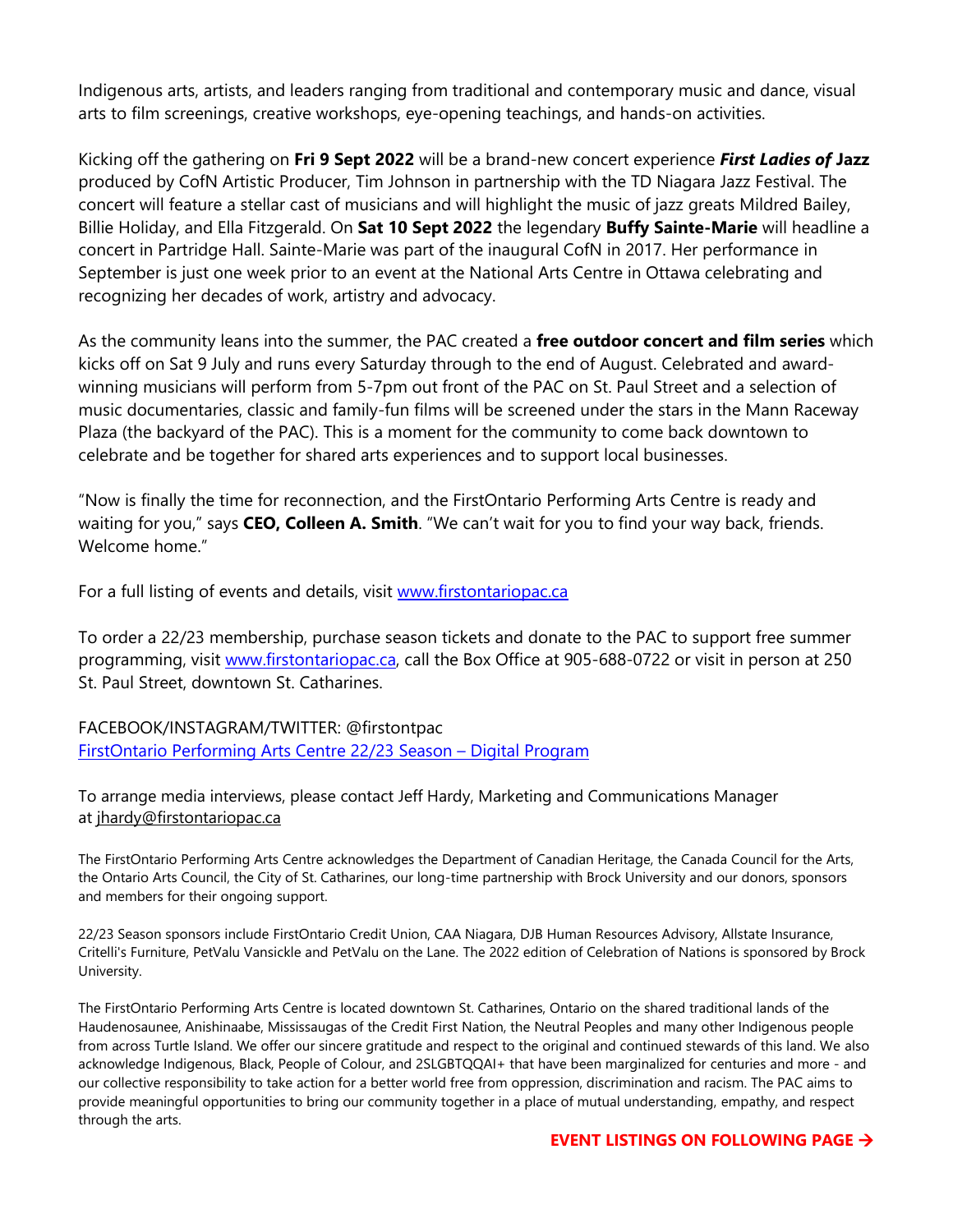## **FirstOntario Performing Arts Centre 22/23 Season**

On sale to members Tues 21 June 2022 at 11am On sale to the public Tues 28 June 2022 at 11am

- Thurs 29 Sept 2022: Tom Cochrane with Red Rider
- Tues 4 Oct 2022: The Tenors Now and Forever
- Fri 7 Oct Sat 8 Oct 2022: Canada's Ballet Jörgen: *Anne of Green Gables - The Ballet®*
- Thurs 13 Oct 2022: Johnny Reid Love Someone Tour
- Thurs 20 Oct 2022: Gord's Legacy featuring Susan Aglukark, Tom Wilson, Phil Davis, and The Poets
- Sun 23 Oct 2022: Hear! Here! Series w/ The Mark Lalama Trio featuring Molly Johnson
- Thurs 27 Oct 2022: The Men of the Deeps
- Sat 29 Oct 2022: Celebration of Nations Music Showcase
- Wed 2 Nov 2022: Classic Albums Live: Aretha Franklin *Aretha's Gold*
- Fri 11 Nov 2022: Serena Ryder with Clerel
- Wed 16 Nov 2022: The Robert Cray Band
- Thurs 17 Nov 2022: William Prince
- Fri 18 Nov Sat 19 Nov 2022: *How to Fail as a Pop Star* by Vivek Shraya
- Wed 30 Nov 2022: Blackie and the Rodeo Kings w/ Digging Roots
- Thurs 1 Dec 2022: Shaun Majumder
- Sun 4 Dec 2022: *Alice in Wonderland*
- Wed 7 Dec 2022: Gowan
- Wed 14 Dec Thurs 15 Dec 2022: Natalie MacMaster and Donnell Leahy A Celtic Family Christmas
- Sun 18 Dec 2022: The Legendary Count Basie Orchestra A Very Swingin' Basie Christmas
- Thurs 29 Dec 2022: The Aluminum Show
- Fri 30 Dec 2022: Sing-a-Long Sound of Music
- Tues 17 Jan 2023: Ali Hassan Does This Taste Funny?
- Thurs 19 Jan 2023: Piaf! The Show
- Sun 22 Jan 2023: Hear! Here! Series w/ The Mark Lalama Trio featuring Daniel Romano
- Fri 27 Jan 2023: Ballet Edmonton
- Fri 27 Jan Sat 28 Jan 2023: *Prophecy Fog* by Jani Lauzon
- Wed 1 Feb 2023: Freedom! The Spirit and Legacy of Black Music with Beau Dixon and special guests
- Thurs 2 Feb 2023: Classic Albums Live: Paul Simon *Graceland*
- Wed 8 Feb 2023: Jann Arden
- Thurs 9 Feb 2023: The Original Wailers featuring Al Anderson
- Wed 15 Feb 2023: *Are we not drawn onward to new erA* by Ontroerend Goed
- Sat 18 Feb 2023: *Harriet Tubman: When I Crossed That Line to Freedom* w/ The Nathaniel Dett Chorale
- Mon 20 Feb 2023: *Tweet! Tweet!* by Femmes du Feu FAMILY DAY
- Mon 20 Feb 2023: *Afrique en Cirque* by Cirque Kalabanté FAMILY DAY
- Thurs 23 Feb 2023: The Dirty Dozen Brass Band + Nathan Williams and the Zydeco Cha Chas
- Wed 1 Mar 2023: DakhaBrakha
- Sun 5 Mar 2023: Elvira Kurt and the Girls Nite Out Sketch Comedy Troupe
- Thurs 9 Mar 2023: Ricky Skaggs & Kentucky Thunder
- Fri 10 Mar Sat 11 Mar 2023: *No Woman's Land* by Jaberi Dance Theatre
- Mon 13 Mar 2023: The Irish Rovers
- Sun 19 Mar 2023: *The Ugly Duckling* by Lightwire Theater
- Wed 29 Mar 2023: Bachman & Bachman
- Sun 2 Apr 2023: Hear! Here! Series w/ The Mark Lalama Trio featuring Sarah Slean
- Wed 5 Apr 2023: Big Wreck
- Thurs 6 Apr 2023: Classic Albums Live: The Beatles *Let It Be*
- Wed 19 Apr 2023: Celebration of Nations Music Showcase featuring Twin Flames